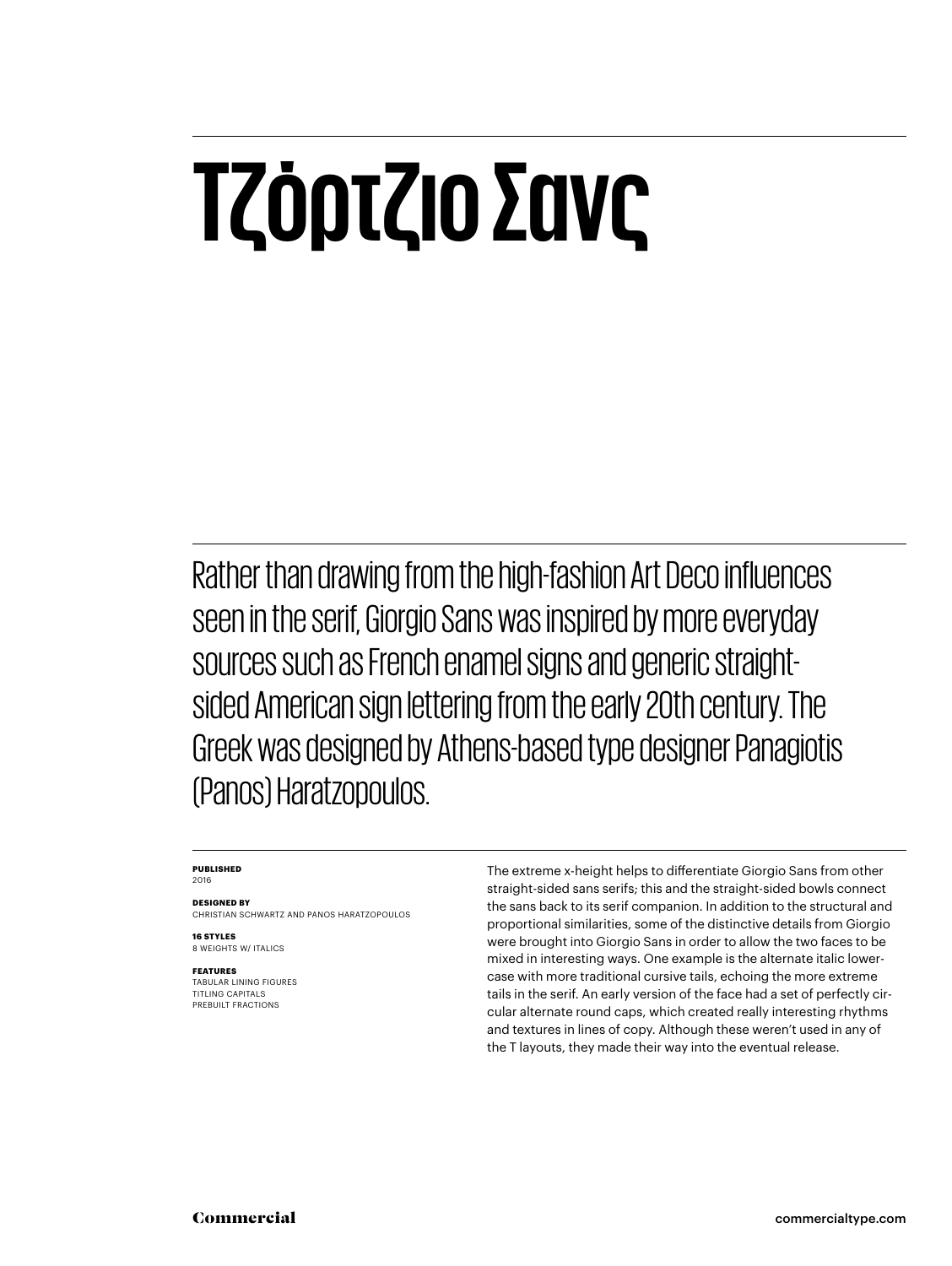Giorgio Sans Greek Thin *Giorgio Sans Greek Thin Italic* Giorgio Sans Greek Extralight *Giorgio Sans Greek Extralight Italic* Giorgio Sans Greek Light *Giorgio Sans Greek Light Italic* Giorgio Sans Greek Regular *Giorgio Sans Greek Regular Italic* Giorgio Sans Greek Medium *Giorgio Sans Greek Medium Italic* **Giorgio Sans Greek Bold** *Giorgio Sans Greek Bold Italic* Giorgio Sans Greek Heavy *Giorgio Sans Greek Heavy Italic* Giorgio Sans Greek Black *Giorgio Sans Greek Black Italic*

**Rather than using ambiguous names like "Pro", "World" or "WGL" for our font files with extended language support, we have devised a simple way to denote which alphabets are supported in complex families like Giorgio Sans.**



LG *Latin + Greek*

LCG *Latin + Cyrillic + Greek* languages that use the **Latin** alphabet, plus languages that use **Cyrillic,** including Russian, Ukranian, Belorussian, Serbian, and Bulgarian.

Font files with **LC** in the family name support our full standard range of

Font files with **LG** in the family name support our full standard range of languages that use the **Latin** alphabet, plus monotonic **Greek.**

Font files with **LCG** in the family name support our full standard range of languages that use the **Latin, Cyrillic,** and **Greek** alphabets.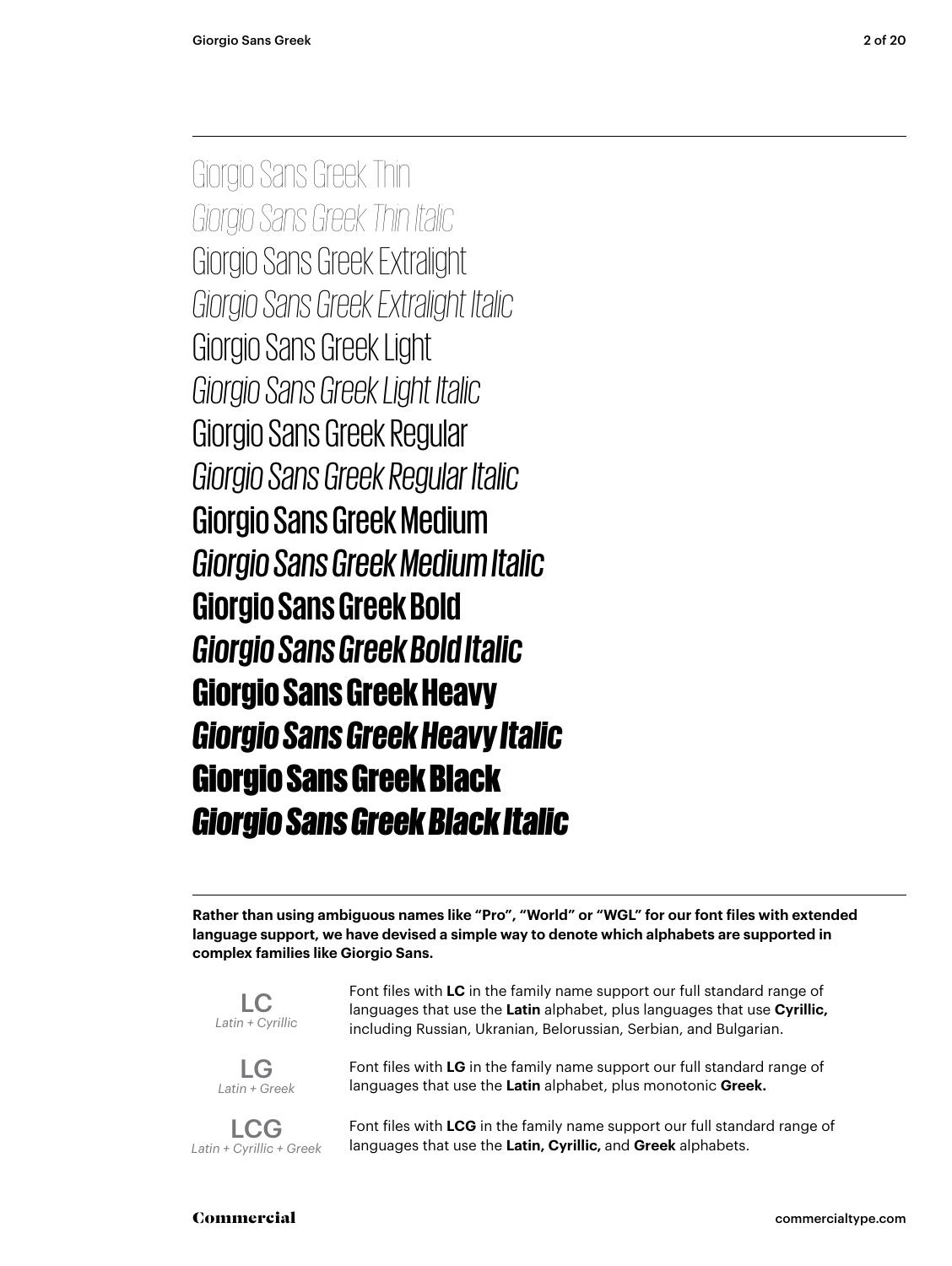

GIORGIO SANS GREEK THIN, THIN ITALIC, 100 PT [TITLING ALTERNATE O, ALTERNATE κ]

# Παραθαλάσσιους ΑΝΑΔΙΟΡΓΆΝΩΣΑΝ *Συμπεριλαμβάνει*

GIORGIO SANS GREEK EXTRALIGHT, EXTRALIGHT ITALIC, 100 PT [ALTERNATE λ]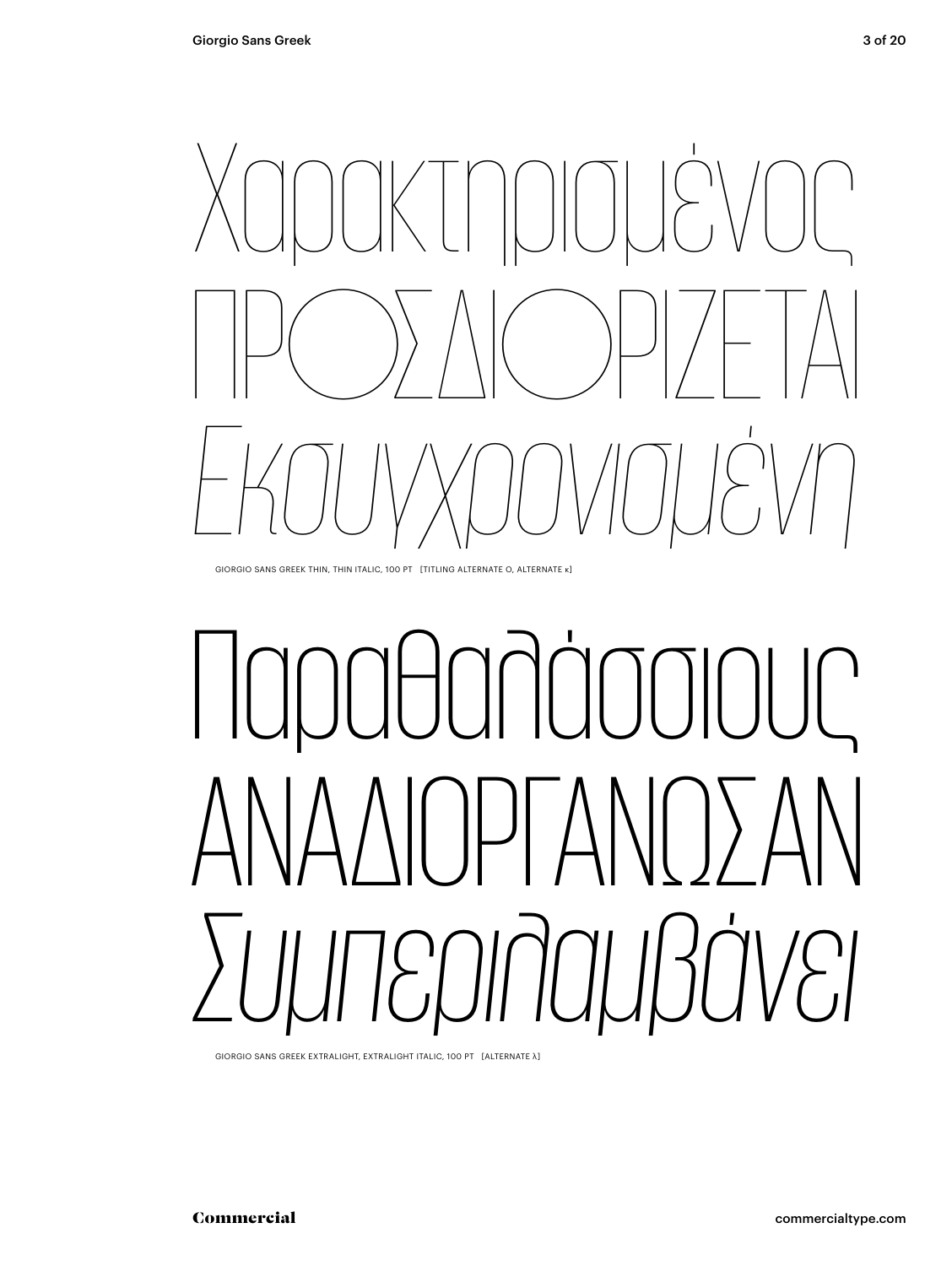# Κατασκευάστηκε ΣΥΝΘΗΚΟΛΟΓΗΣΗ *Βορειοανατολικά*

GIORGIO SANS GREEK LIGHT, LIGHT ITALIC, 100 PT

# Αυτοκρατορικής ΞΕΝΟΔΟΧΕΙΑΚΏΝ *Εθνοσυνέλευση*

GIORGIO SANS GREEK REGULAR, REGULAR ITALIC, 100 PT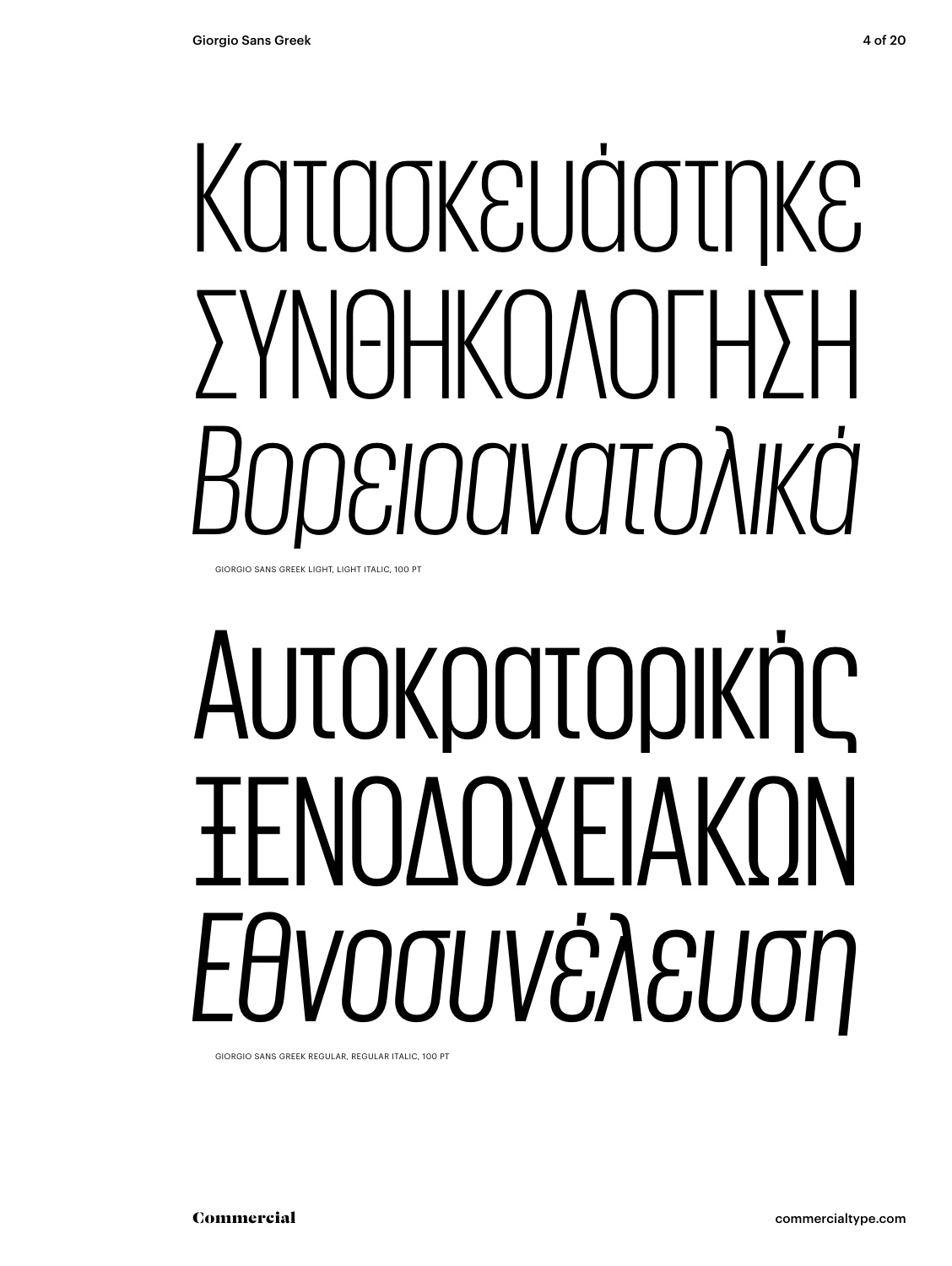# Χαρακτηρίζουν ΣΗΜΑΤΟΔΟΤΗΣΕ *Χρησιμοποιούν* GIORGIO SANS GREEK MEDIUM, MEDIUM ITALIC, 100 PT

# **Εξαπολύοντας ΚΑΘΗΜΕΡΙΝΕΣ**  *Μεσογειακούς*

GIORGIO SANS GREEK BOLD, BOLD ITALIC, 100 PT [TITLING ALTERNATE Θ]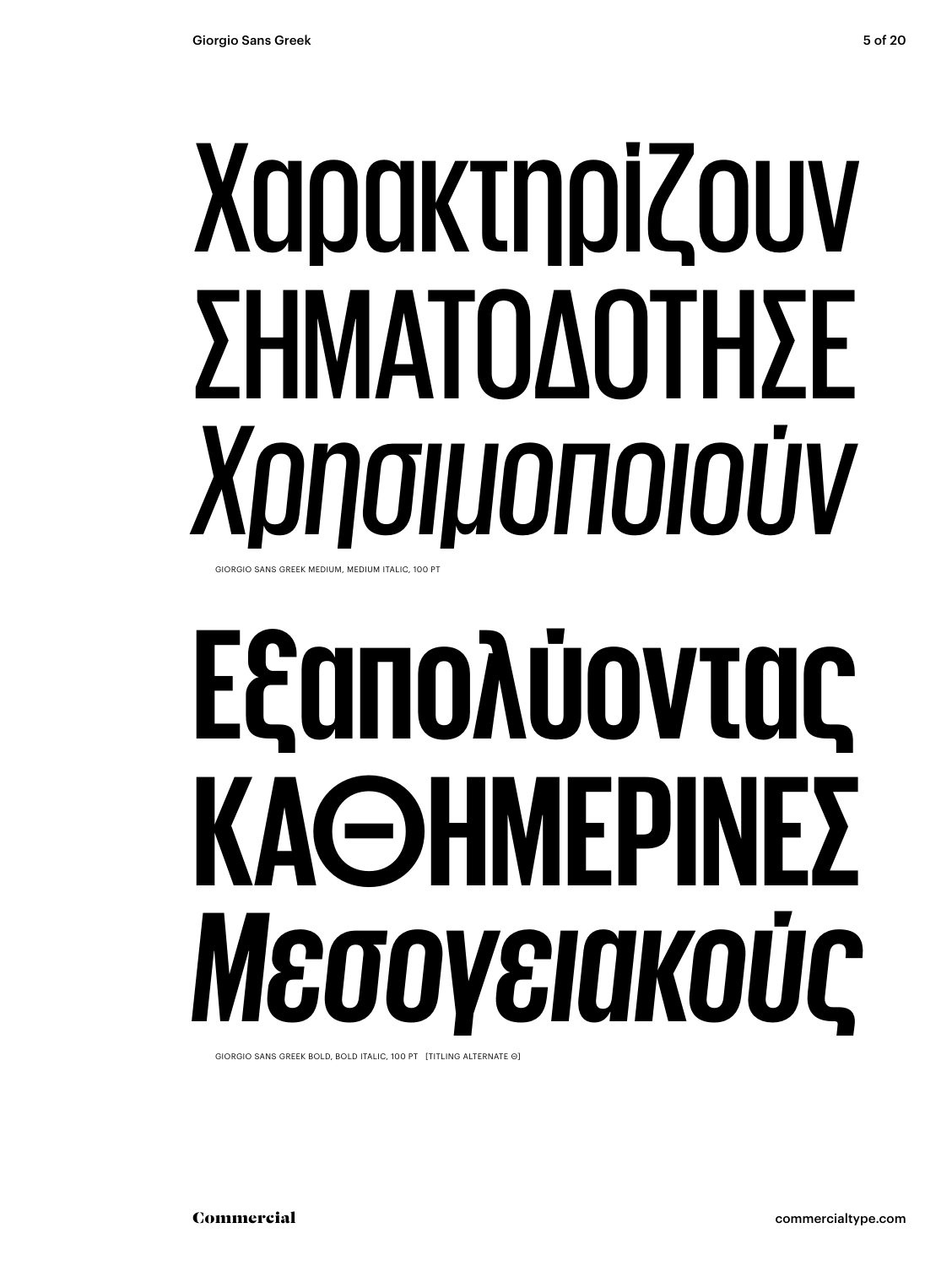# Σφοδροτερος ΘΑΛΑΜΗΓΏΝ *Πρακτικότερη*

GIORGIO SANS GREEK HEAVY, HEAVY ITALIC, 100 PT [TITLING ALTERNATE Θ Ω, ALTERNATE α ι φ]

# Ξεριζώθηκαν ΕΞΙΟΤΗΤΑ *Αντιγράφηκε*

GIORGIO SANS GREEK BLACK, BLACK ITALIC, 100 PT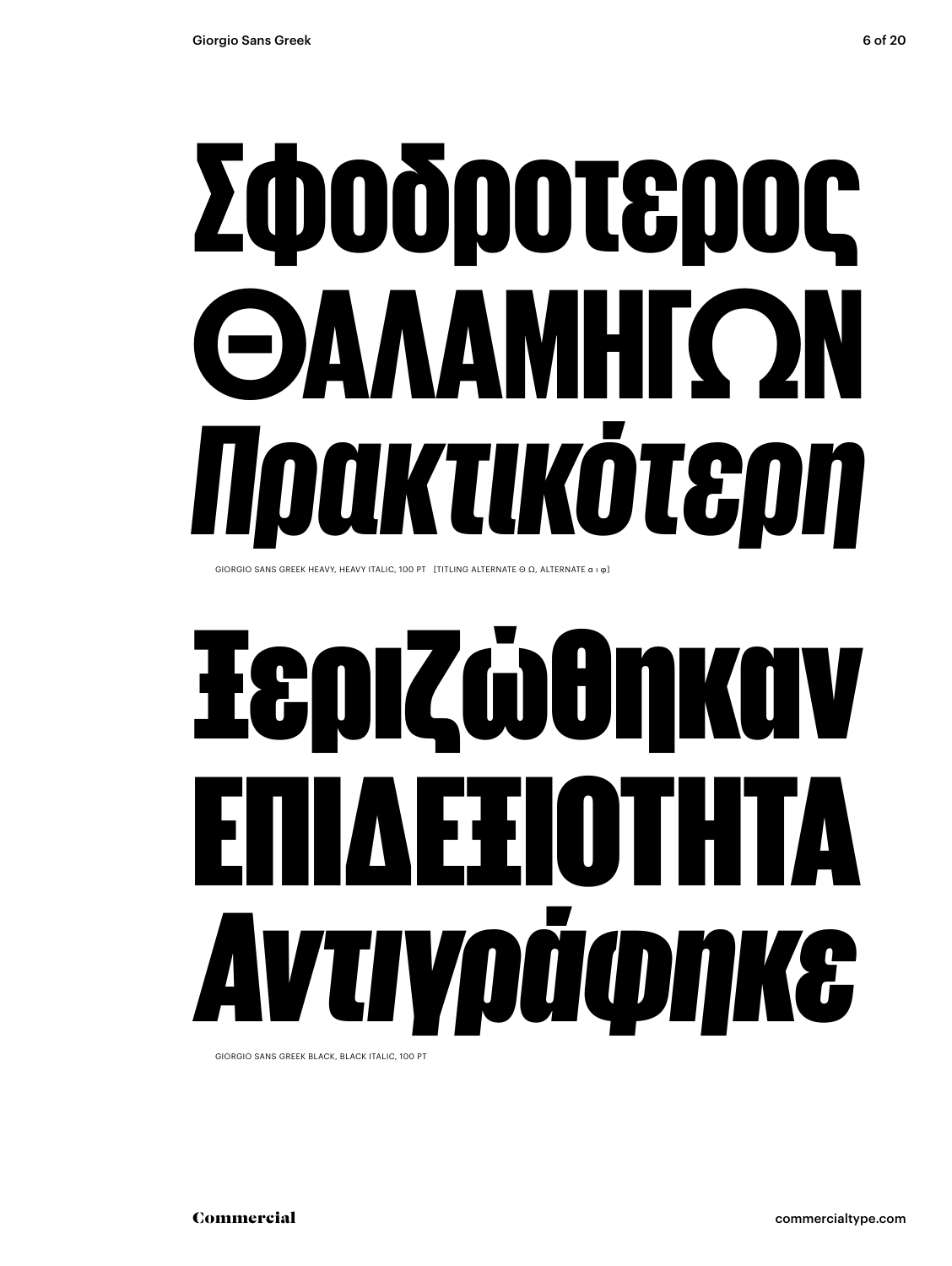ΧΡΗΣΙΜΟΠΟΙΏΝΤΑΣ Από το 1281 οι Μογγόλοι

GIORGIO SANS GREEK THIN, 75 PT [TITLING ALTERNATE Ο Χ Ω]

### *ΚΥΡΙΌΤΕΡΟΙ ΕΚΠΡΌΣΩΠΟΙ Λίγους μήνες αργότερα* GIORGIO SANS GREEK THIN ITALIC, 75 PT

## - ) ΚΑΙ ΠΟΙ τα και ορυ

GIORGIO SANS GREEK EXTRALIGHT, 75 PT

## *ΒΑΣΊΛΕΙΟ ΤΗΣ ΣΟΥΗΔΊΑΣ Σήμερα η ιεραποστολή*

GIORGIO SANS GREEK EXTRALIGHT ITALIC, 75 PT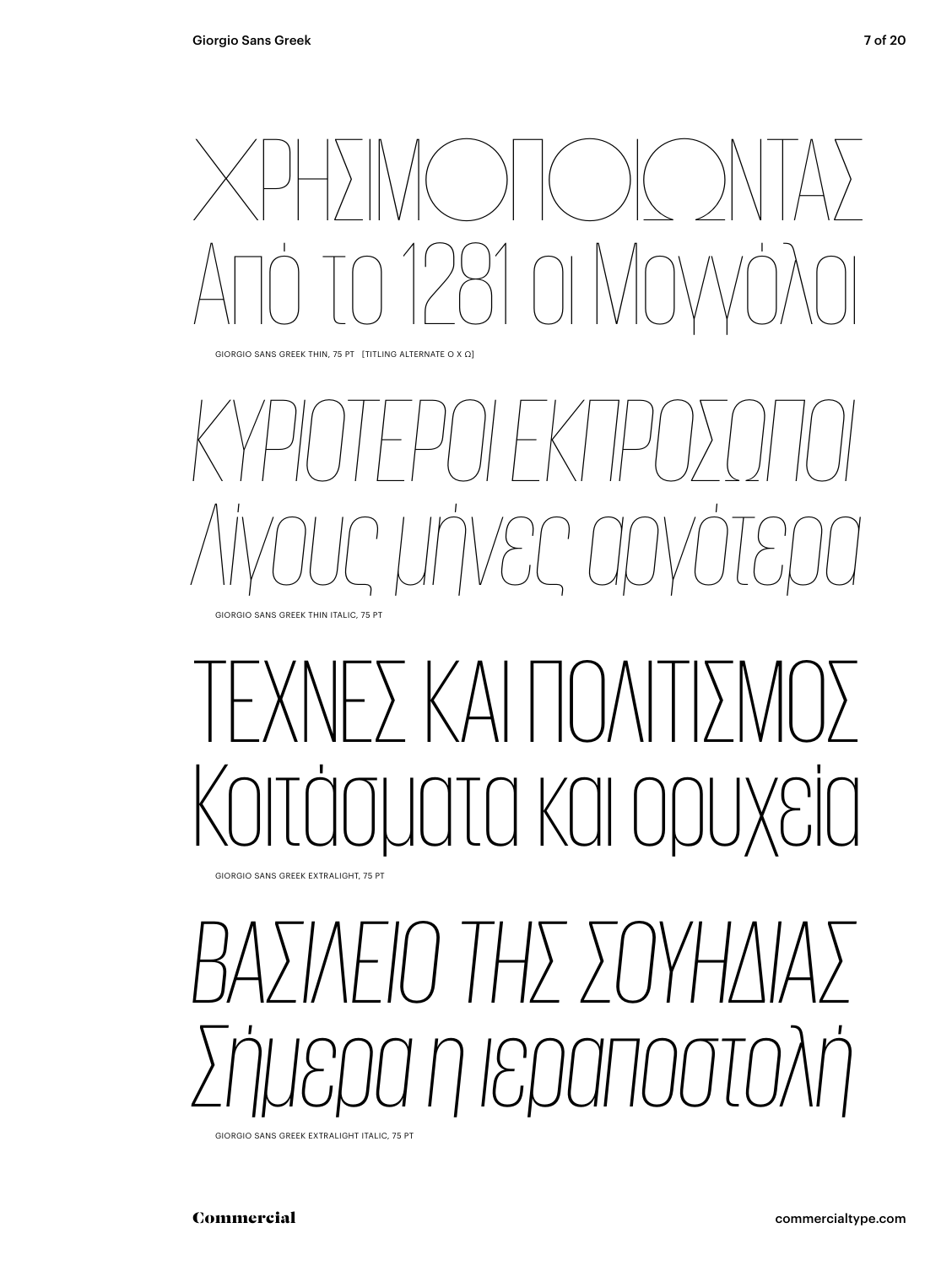GIORGIO SANS GREEK LIGHT, 75 PT

## ΚΑΙ ΠΑΛΙ ΗΡΘΕ ΑΝΕΜΟΣ Οι Ουραλικές γλώσσες

*ΚΑΤΑΣΚΕΥΑΣΤΙΚΑ ΥΛΙΚΑ Αρχές του 20ου αιώνα* GIORGIO SANS GREEK LIGHT ITALIC, 75 PT

# ΝΕΟΕΞΠΡΕΣΙΟΝΝΙΣΜΟΎ Διατήρηση της Φύσης

#### GIORGIO SANS GREEK REGULAR, 75 PT

## *ΓΕΩΓΡΑΦΙΚΉ ΘΕΣΗ Νεοκομφουκιανισμός*

GIORGIO SANS GREEK REGULAR ITALIC, 75 PT [TITLING ALTERNATE Θ Φ Ω]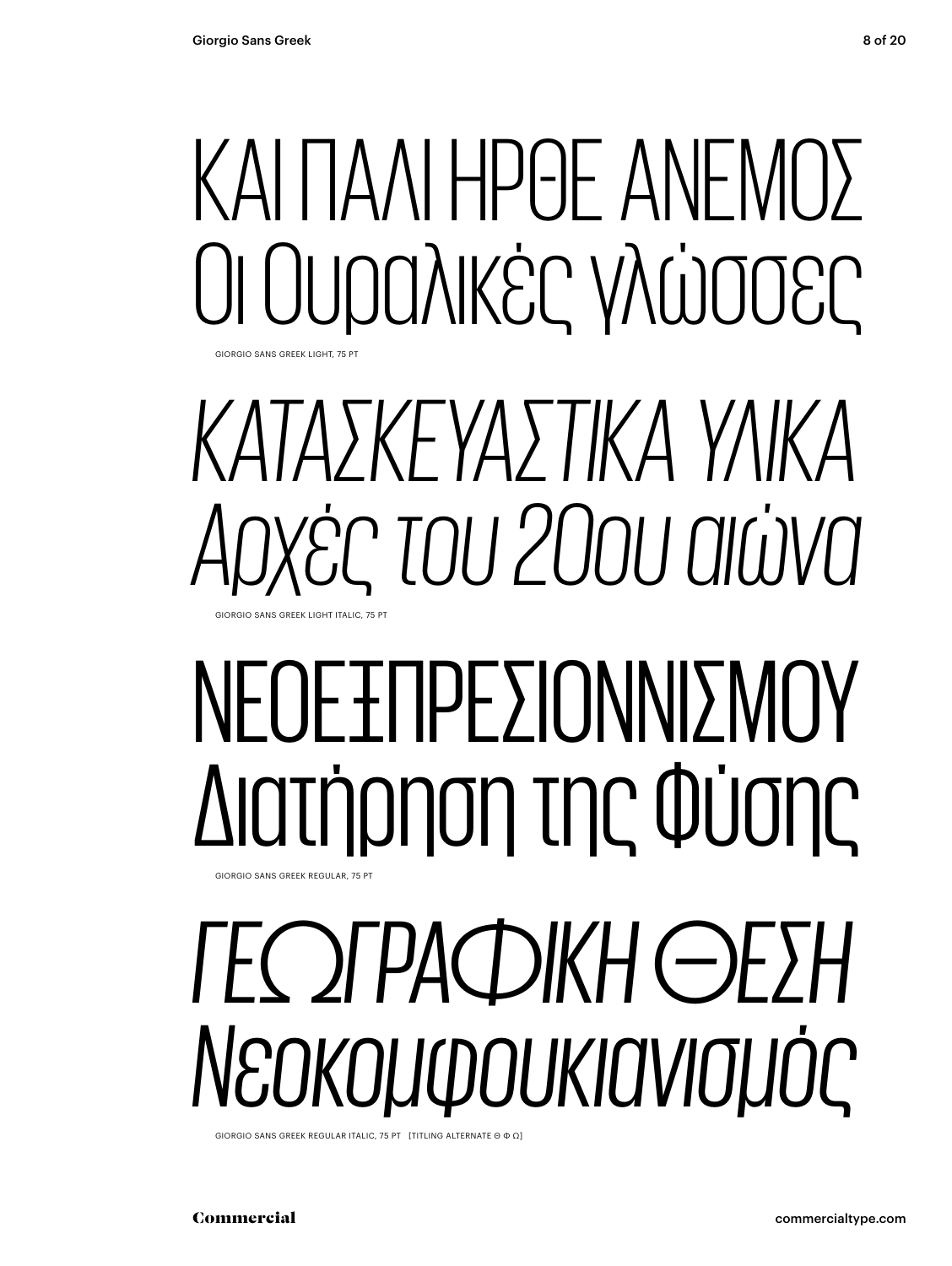### ΑΡΧΗΓΟ ΤΟΥ ΚΡΑΤΟΥΣ Ευρωπαϊκής Ένωσης SIORGIO SANS GREEK MEDILIM, 75

# *ΤΌΠΟ ΣΥΓΚΈΝΤΡΩΣΗΣ Στην πορεία τα πλοία*

GIORGIO SANS GREEK MEDIUM ITALIC, 75 PT [ALTERNATE α ί π]

### **ΔΙΑΠΡΑΓΜΑΤΕΎΣΕΩΝ Παλαιολιθική Εποχή** GIORGIO SANS GREEK BOLD, 75 PT

# *ΓΡΉΓΟΡΗ ΕΝΑΛΛΑΓΉ Σε πολλές γλώσσες*

GIORGIO SANS GREEK BOLD ITALIC, 75 PT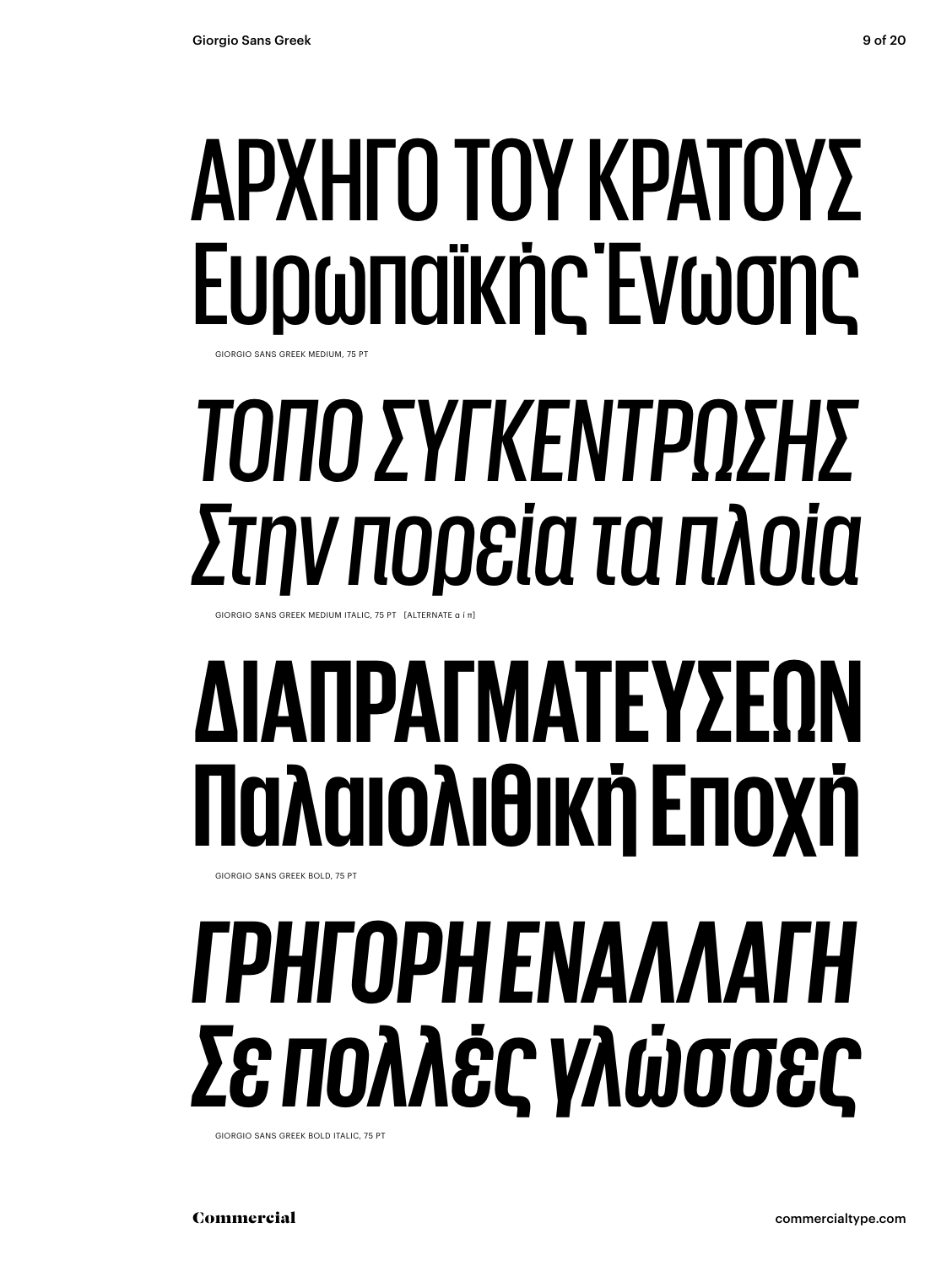### ΟΛΥΜΠΙΑΚΟ ΣΤΑΔΙ Στις 17 Δεκεμβρίου GIORGIO SANS GREEK HEAVY, 75 PT

# *ΑΝΤΙΠΡΟΣΩΠΕΎΕΙ Πατινάζ ταχύτητας*

GIORGIO SANS GREEK HEAVY ITALIC, 75 PT [TITLING ALTERNATE O Ω]

### ΝΟΙ ΜΟΥΣ Στρωµατόµορφου GIORGIO SANS GREEK BLACK, 75 PT

## *ΤΑΞΊΔΙ ΣΤΗ ΣΕΛΗΝΗ Βενετικής Σχολής*

GIORGIO SANS GREEK BLACK ITALIC, 75 PT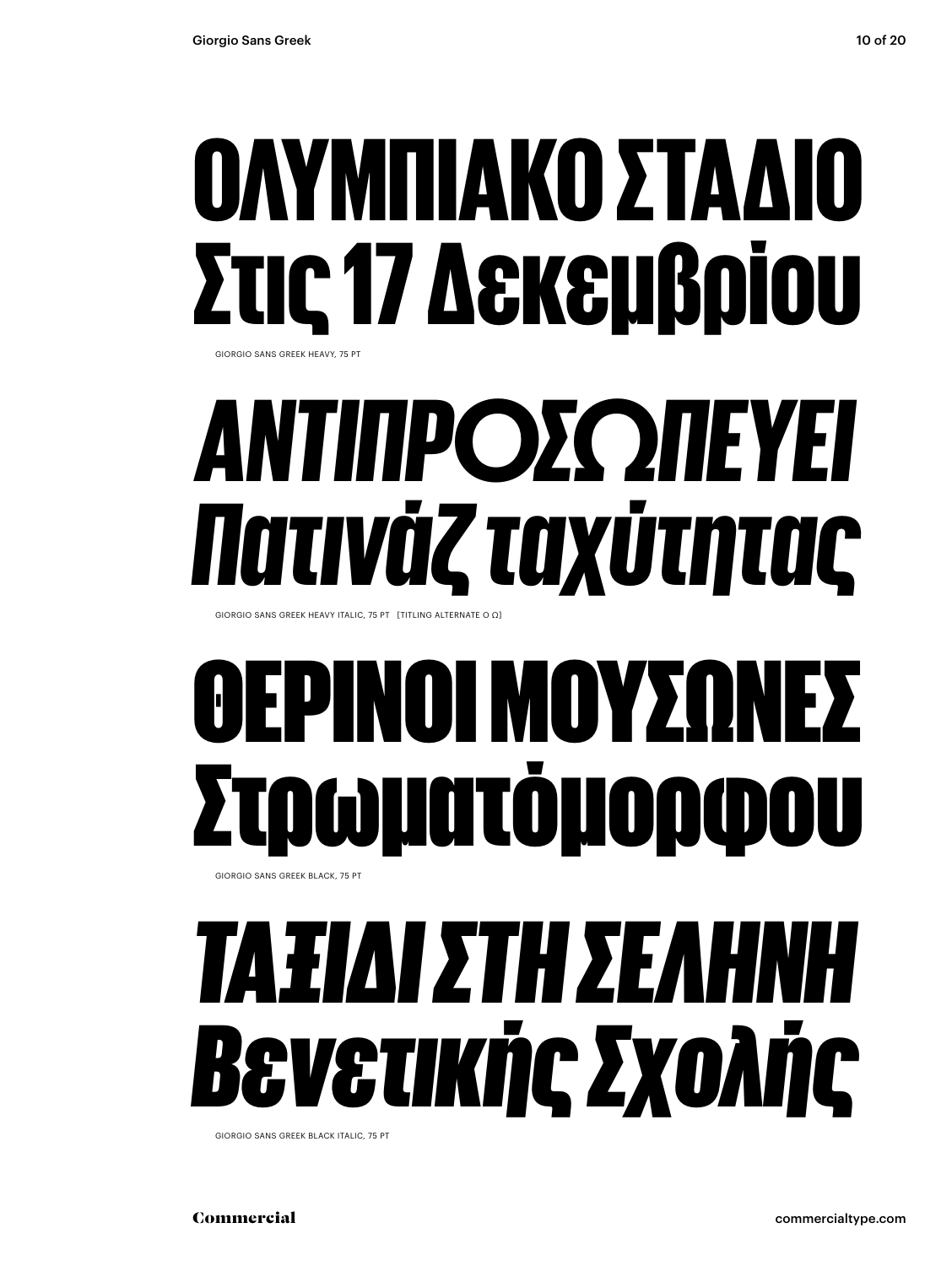Συνέγραψε πλήθος θεολογικών έργων ΓΛΏΣΣΕΣ ΟΙ ΟΠΟΙΕΣ ΕΧΟΥΝ ΚΑΤΑ ουν βοηθήσει στην άνθ

GIORGIO SANS GREEK THIN, 45 PT [TITLING ALTERNATE Ο Χ Ω]

*Ινστιτούτο Διαδόσεως Ελληνικού Βιβλίου ΔΙΑΚΟΣΜΗΜΕΝΟ ΜΕ ΓΛΥΠΤΑ ΑΠΌ ΧΡΩΜΙΟ Πλούσια φαντασία και ενέργεια εικόνων*

GIORGIO SANS GREEK THIN ITALIC, 45 PT

Σχεδιάστηκε από τον Ουίλιαμ Βαν Άλεν ΤΑΝΑΠΡΟΓΡΑΜΜΑΤΙΖΟΜΕΝΟ ΣΥΣΤ Ξεκίνησαν συστηματικές προσπάθειες

GIORGIO SANS GREEK EXTRALIGHT, 45 PT

*Κατά το άρθρο 48§2 του Συντάγματος ΥΠΗΡΞΕ ΕΝΤΟΝΟΣ ΑΝΤΑΓΩΝΙΣΜΟΣ ΣΤΗΝ Οι ελάχιστες περιπτώσεις προεδρικών*

GIORGIO SANS GREEK EXTRALIGHT ITALIC, 45 PT [ALTERNATE κ]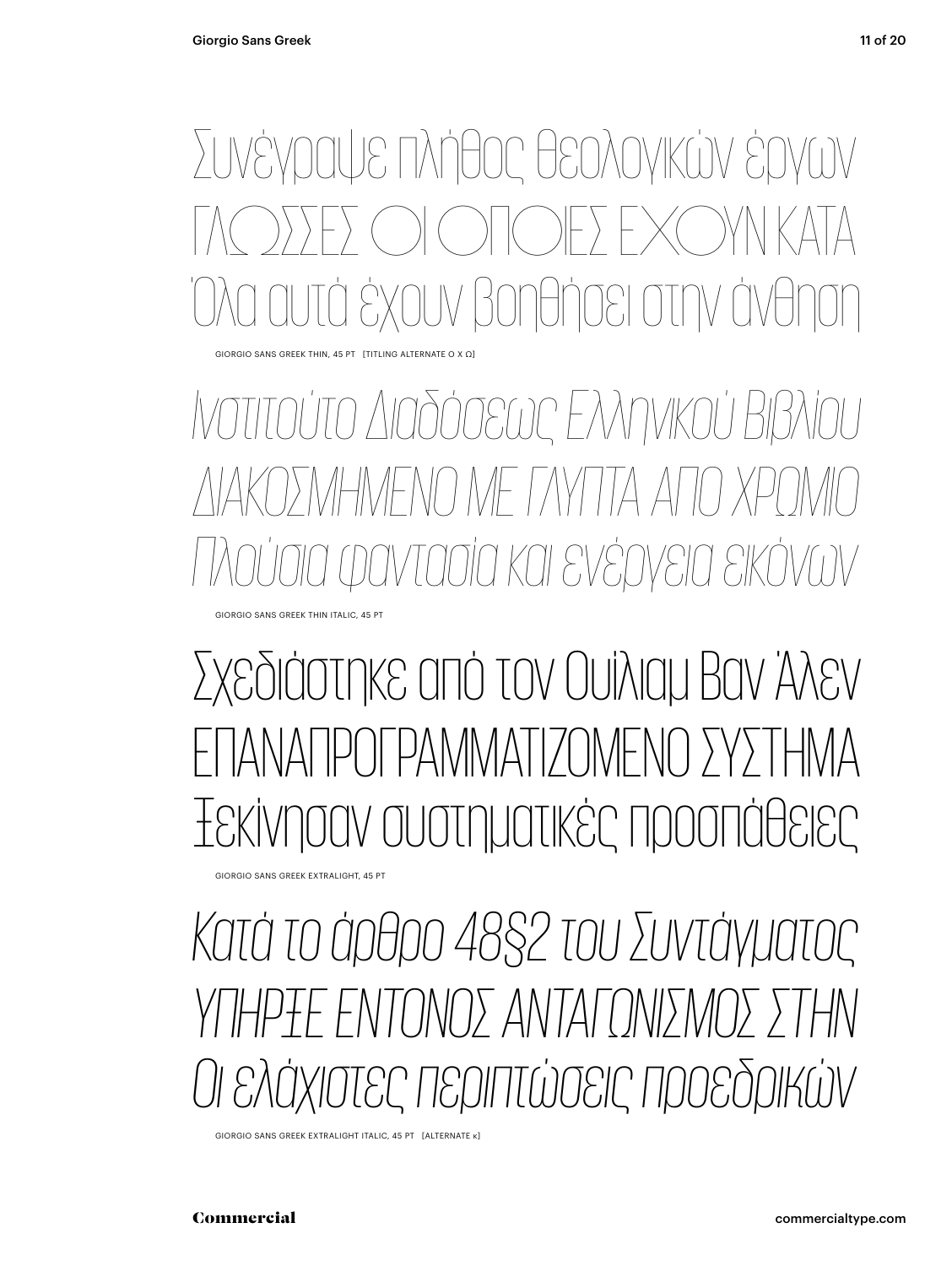Από το 150 έως το 1700 π.Χ οι Χιττίτες ΣΤΗ ΦΥΣΗ ΑΝΕΥΡΙΣΚΟΝΤΑΙ ΩΣ ΚΡΑΜΑΤΑ Στις 4:31 π.μ. του Σαββάτου, 27 Ιουλίου

GIORGIO SANS GREEK LIGHT, 45 PT

*Στη συνέχεια επεκτάθηκε έξω από το* ΕΞΑΙΤΙΑΣ ΤΩΝ ΦΙΛΙΚΩΝ ΣΧΕΣΕΙ *Περιλαμβάνουν το Νότιο συγκρότημα*

 $G$ iORGIO SANS GREEK LIGHT ITALIC, 45 PT $\;$  [TITLING ALTERNATE Φ Χ Ω, ALTERNATE α

#### Σύμφωνα με την απογραφή του 1971 ΤΕΡΑΣΤΙΕΣ ΠΟΣΟΤΗΤΕΣ ΚΟΝΤΡΑΠΛΑΚΕ Προς τα Πλήθωνος προς Αριστοτέλη

GIORGIO SANS GREEK REGULAR, 45 F

#### *Τα συγγράμματά του διακρίνονται σε ΠΕΡΑ ΑΠΌ ΨΑΡΙΑ Η ΘΑΛΑΣΣΑ ΠΑΡΕΧΕΙ Υπάρχουν πολυάριθμες παραδόσεις*

GIORGIO SANS GREEK REGULAR ITALIC, 45 PT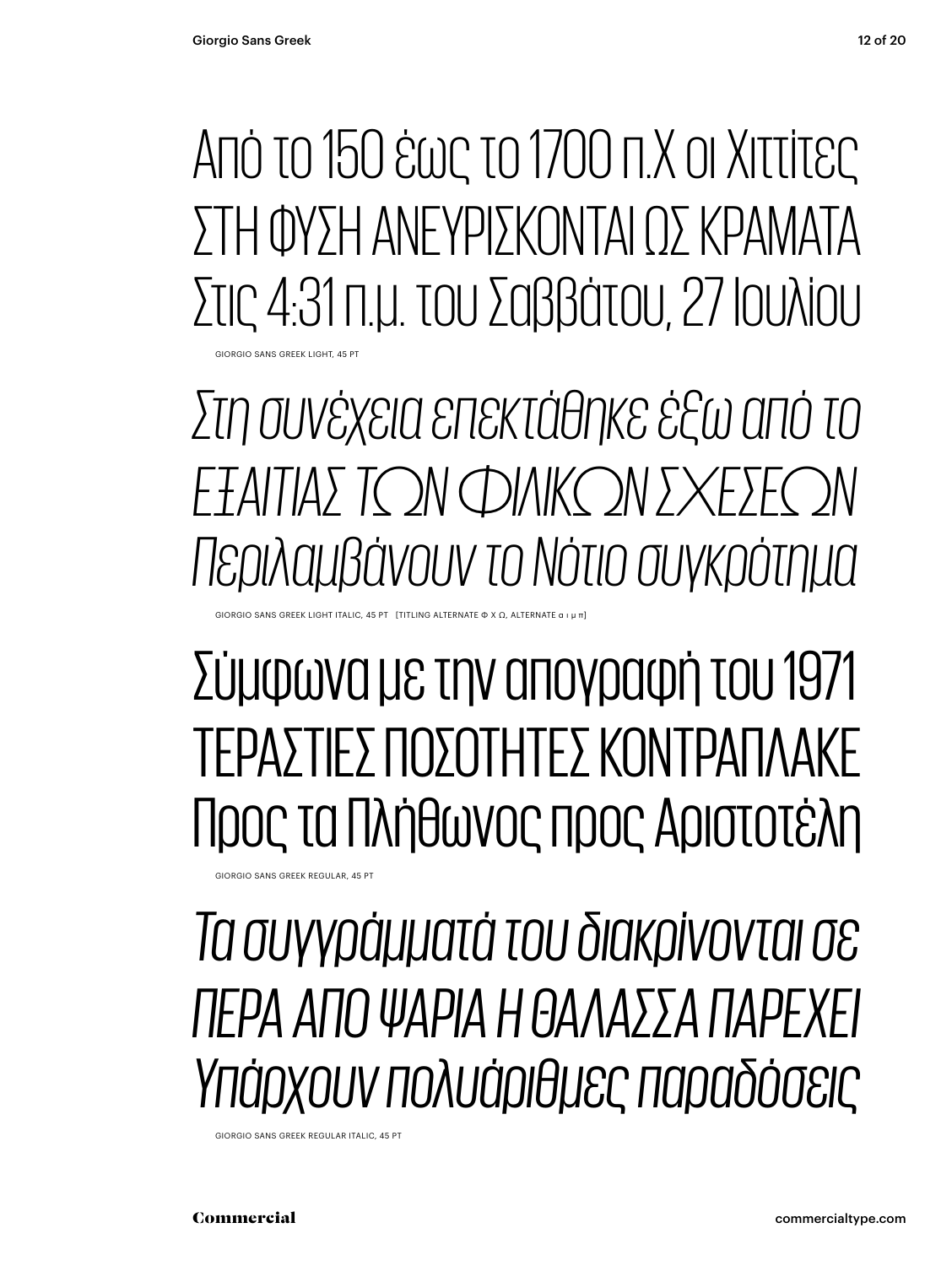#### Προσδιορίζεται σε έκταση 17 τ.χλμ. ΣΗΜΕΡΑ ΤΟ ΚΤΊΡΙΟ ΕΊΝΑΙ ΤΟ ΤΈΤΑΡΤΟ Ορισμένες από αυτές τις κορυφές

GIORGIO SANS GREEK MEDIUM, 45 PT

*Πρώτη κλίση συμπεριλαμβάνονται ΤΟ ΔΕΎΤΕΡΟ ΥΨΗΛΌΤΕΡΟ ΚΤΗΡΙΟ ΣΕ Κοίταξα και είδα μια άλλη αστραπή*

**IORGIO SANS GREEK MEDIUM ITALIC, 45 PT [ALTERNATE** 

### **Το 1967 έγινε Υπουργός Παιδείας ΦΙΝΛΑΝΔΙΚΌΣ Η ΦΙΝΝΙΚΌΣ ΚΌΛΠΟΣ Ιδεαλιστική αντίληψη της τέχνης**

GIORGIO SANS GREEK BOLD, 45 PT

#### *8.174 τετραγωνικών χιλιομέτρων ΕΞΩΤΕΡΙΚΑ ΠΑΡΑΤΗΡΗΤΉΡΙΑ ΘΕΑΣ Γραμματικούς της Αλεξάνδρειας*

GIORGIO SANS GREEK BOLD ITALIC, 45 PT [ALTERNATE α ά ι κ μ]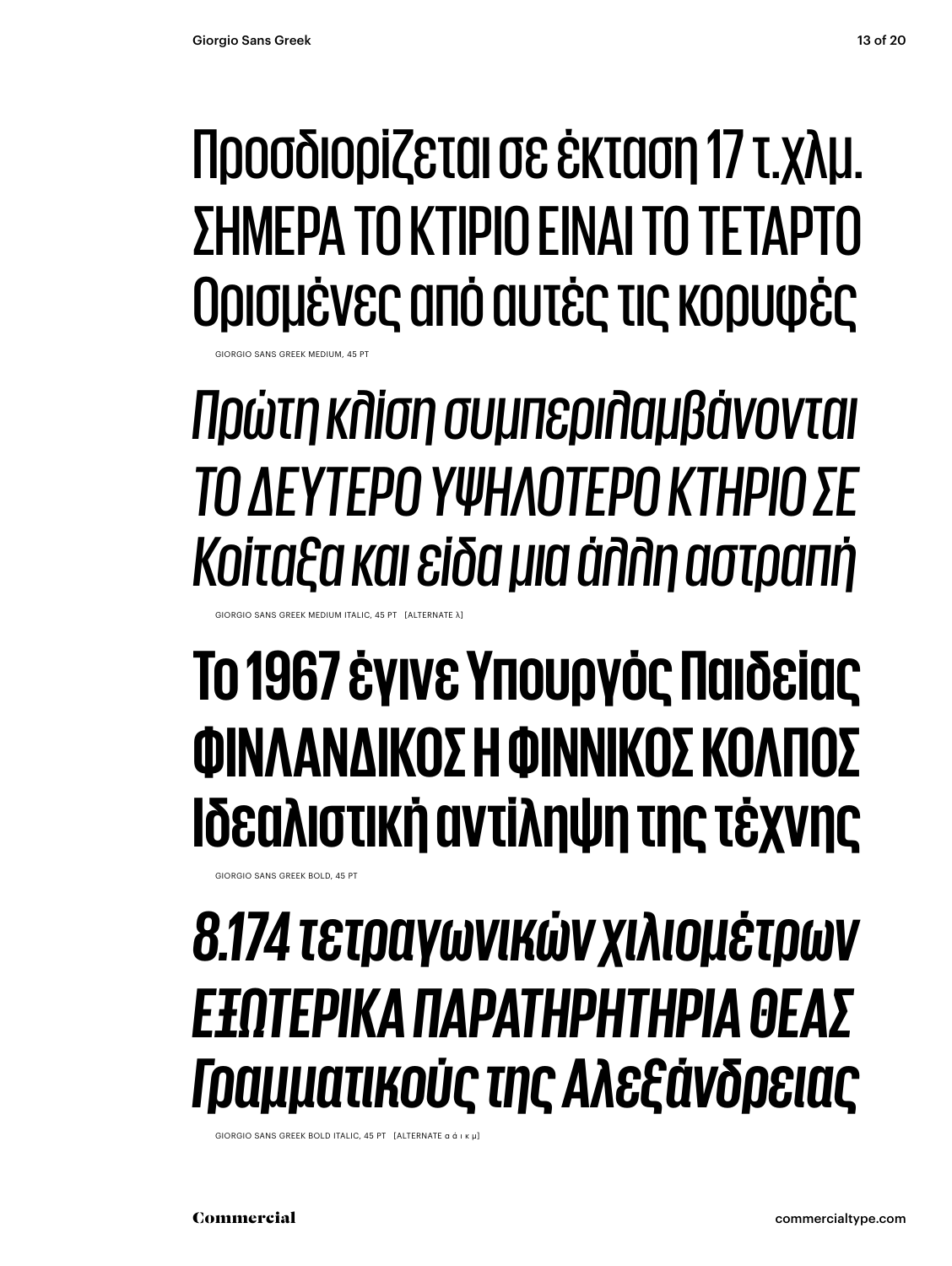### Λατρευόταν ως θεός στη Λυκία ΚΥΚΛΟΣ ΤΟΥ ΒΑΣΙΛΙΑ ΑΡΘΟΥΡΟΥ Εποχιακοί άνεμοι με παγκόσμια

GIORGIO SANS GREEK HEAVY.

### *Ο ρυθμός κατασκευής του ήταν 402 ΜΑΘΗΤΕΣ ΚΑΙ 17 ΣΧΟΛΕΙΑ Εξασθενεί μέσω της αναλογίας*

GIORGIO SANS GREEK HEAVY ITALIC, 45 PT [TITLING ALTERNATE Θ O 0]

### Ιεθνής αθλητικός οργανισμός ΜΙΛΙΟΥΝΤΑΙ ΣΤΗ ΒΟΡΕΙΑ ΡΩΣ Οι Άραβες και οι διάδοχοί τους

GIORGIO SANS GREEK BLACK, 45 PT

### *Ορθότερο του όρου σημαντική ΣΤΟ ΠΡΟΗΓΟΎΜΕΝΟ ΔΙΆΓΡΑΜΜΑ 25 γλώσσες, 214.683 ομιλητές*

GIORGIO SANS GREEK BLACK ITALIC, 45 PT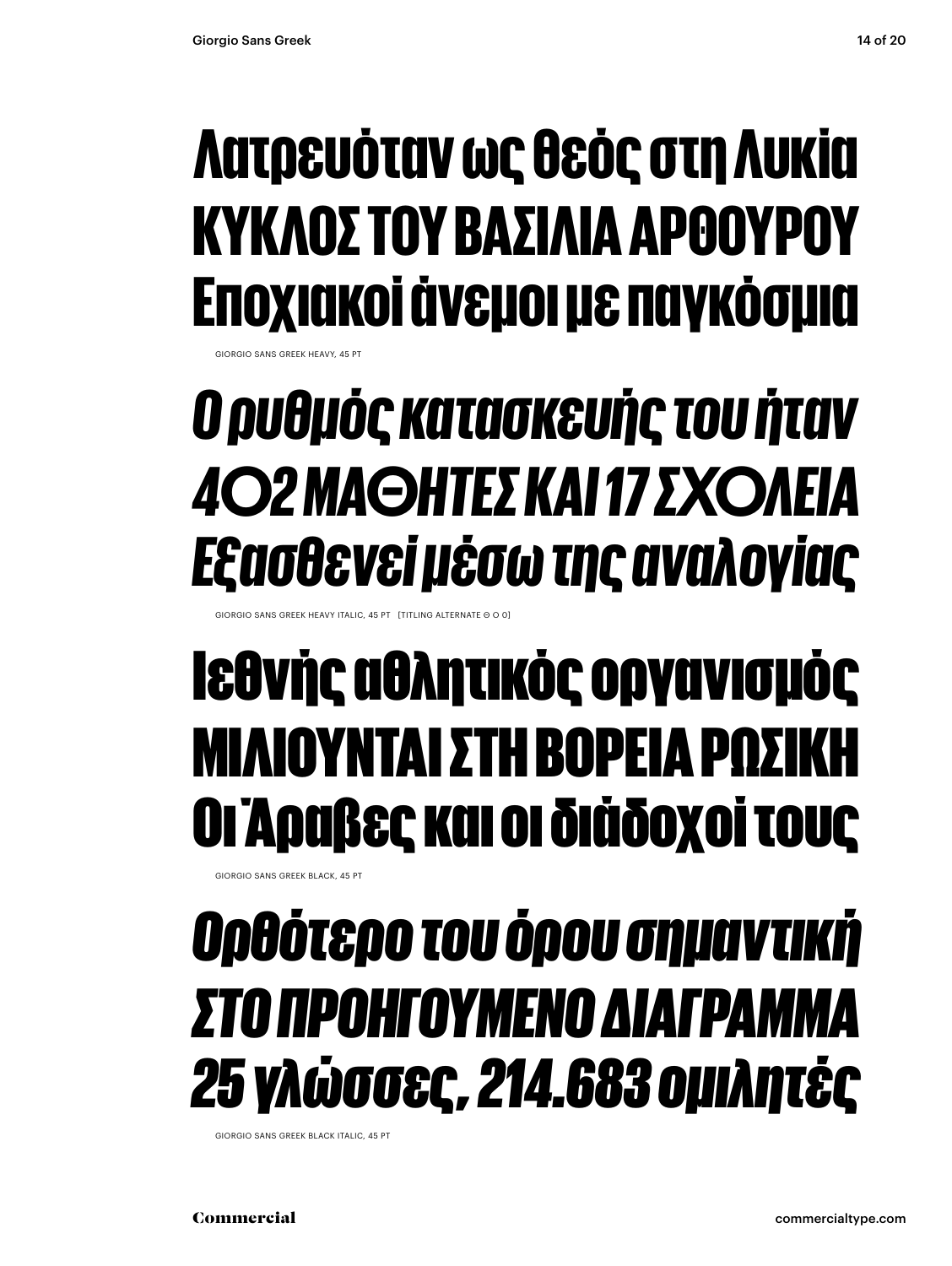#### Πανεπιστήμια επαγγελματικής Εγκαθίδρυσε νέα κυβέρνηση Νομοπαραγωγική διαδικασία Καλλίμαχος και Χρυσορρόη Ροδίου-ιριδίου-παλλαδίου **Παγκόσμιο Κύπελλο 1974** Ουδέτερα ή διαπερατά Ενισχυτές ή διακόπτες GIORGIO SANS GREEK EXTRALIGHT, 60 PT GIORGIO SANS GREEK LIGHT, 60 PT GIORGIO SANS GREEK REGULAR, 60 PT GIORGIO SANS GREEK MEDIUM, 60 PT GIORGIO SANS GREEK BOLD, 60 PT GIORGIO SANS GREEK HEAVY, 60 PT [TITLING ALTERNATE O] GIORGIO SANS GREEK BLACK, 60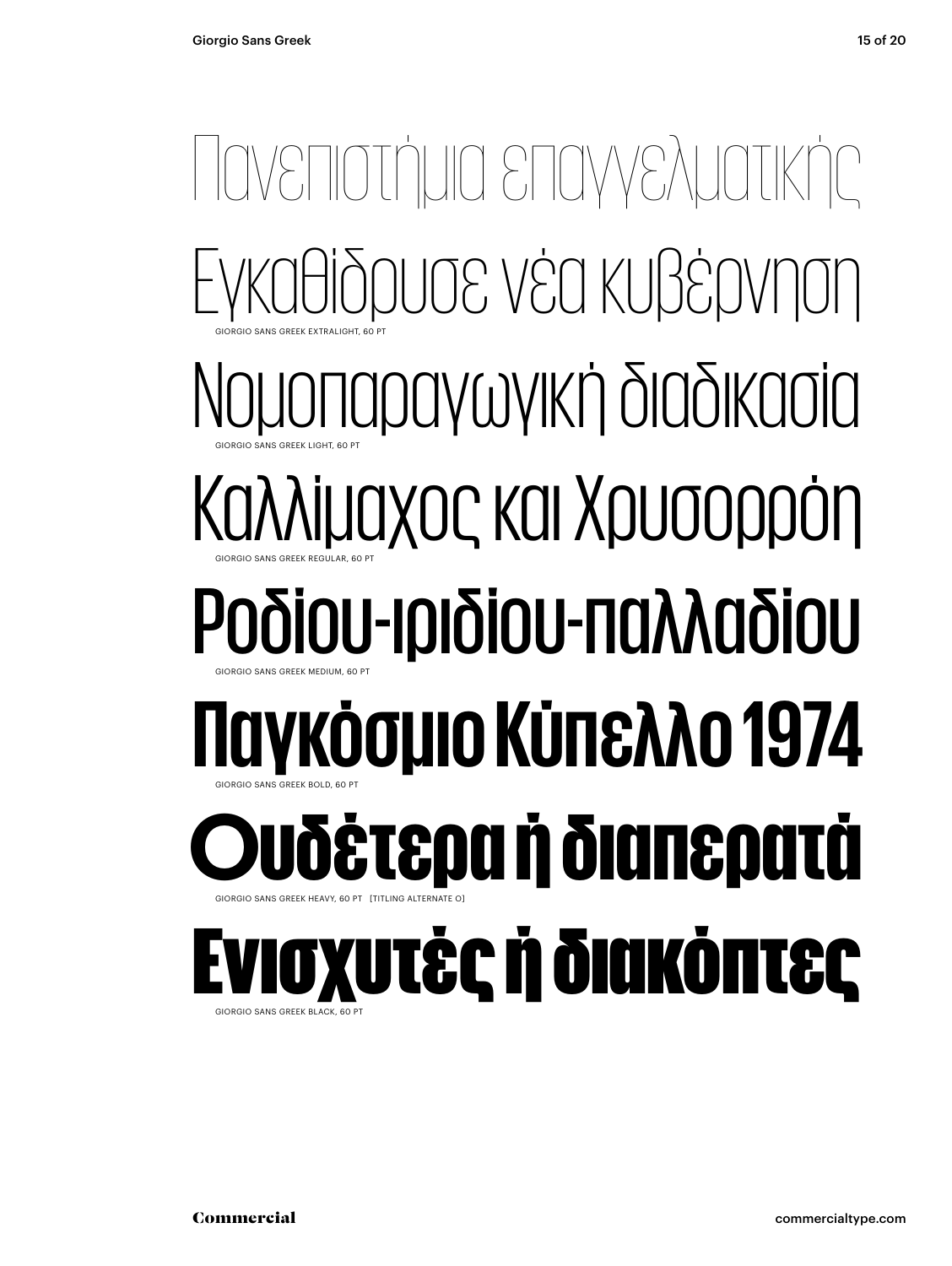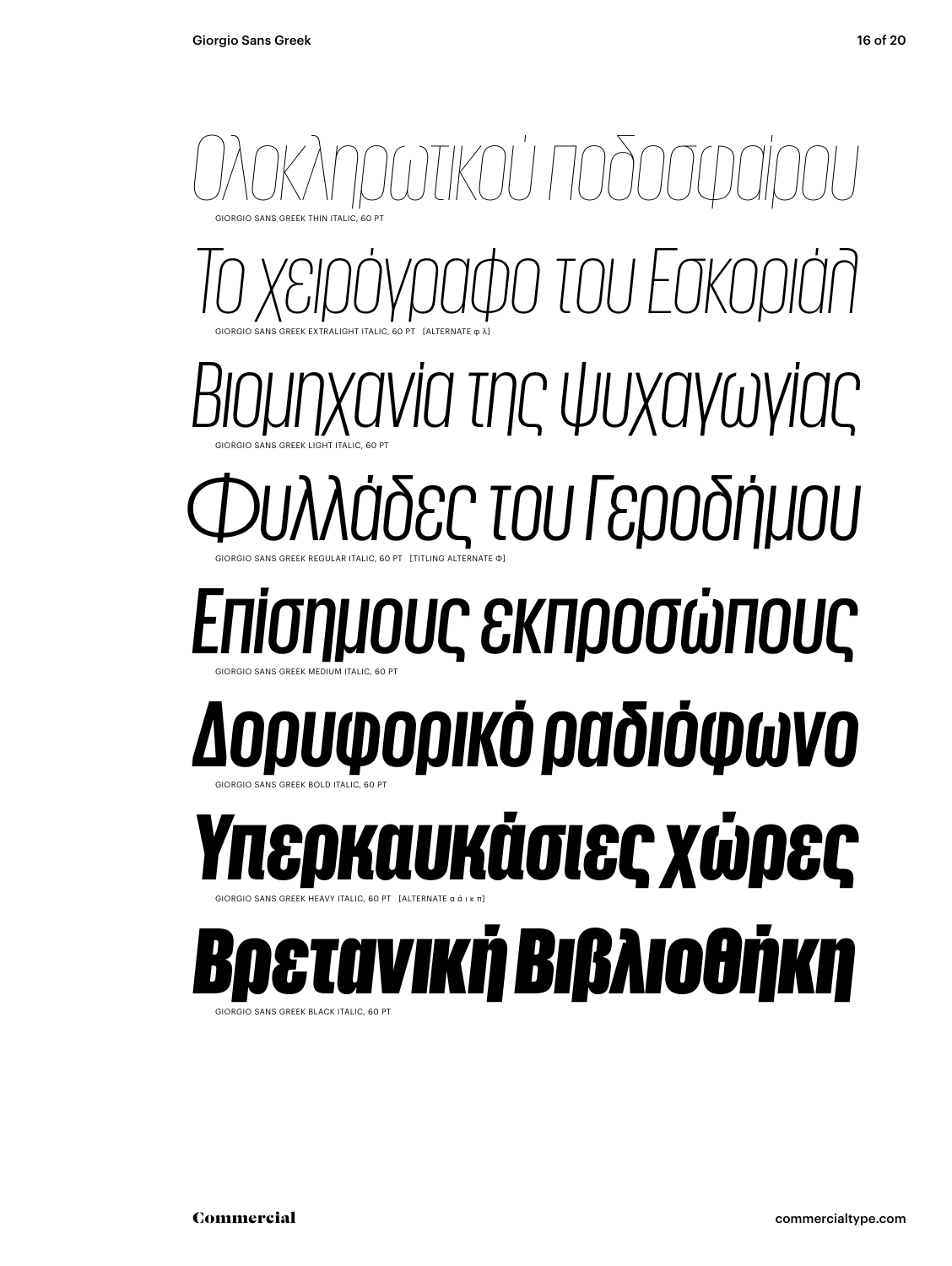| UPPERCASE                              | ΑΒΓΔΕΖΗΘΙΚΛΜΝΞΟΠΡΣΤΥΦΧΨΩ Ά Έ Ή Ι Ϊ Ό Ύ Ϋ Ώ                                                             |
|----------------------------------------|--------------------------------------------------------------------------------------------------------|
| LOWERCASE                              | αβγδεζηθικλμνξοπρσςτυφχψω ἀέἡΙ ϊΤόὐϋΰώ                                                                 |
| <b>UPPERCASE</b>                       | ABCDEFGHIJKLMNOPORSTUVWXYZ                                                                             |
| LOWERCASE                              | abcdefghijklmnopqrstuvwxyz                                                                             |
| STANDARD PUNCTUATION                   | j!¿?.,:;--—()[]{}/ \&@*""''·",«»↔ \$•¶†‡©®™                                                            |
| ALL CAP PUNCTUATION                    | $i$ $i$ - $-$                                                                                          |
| LIGATURES                              | ff                                                                                                     |
| PROPORTIONAL LINING<br>default figures | \$££¥1234567890¢f%‰a0#°<+=-x÷>                                                                         |
| PREBUILT FRACTIONS                     | $\frac{1}{2}$ $\frac{1}{3}$ $\frac{2}{3}$ $\frac{1}{4}$ $\frac{3}{4}$                                  |
| <b>TITLING CAPS</b>                    | ΟΦΧΩΌΩ<br><b>CDGOQX</b><br>ĆČCĈĊĐĎĞĜGĠÓŎÔÖŎŐŌŎØ                                                        |
| STYLISTIC ALTERNATES                   | ñФ<br>GQQRR gg *&&& GQ GGGG<br>ĞĜĢĠŔŘŖŔŘŖ ğĝġġğĝġġ                                                     |
| ACCENTED UPPERCASE                     | ÁÂÀÄÅÃĂĀAÆÇĆČĈĊĎĐÉÊÈËĔĔĘĞĜGĠĦĤĨÎÌĬĬĬĬĨŎĶŁĹĽĻĿ<br>ÑŃŇŅŊŎÔŎŎŎŎŎŌŒŔŘŖŠŚŞŜŞÞŤŢŦŨÛÙŬŮŰŨŲŮŨŴŴŴŴ<br>ÝŶŶŸIJŽŹŻ |
| <b>ACCENTED LOWER CASE</b>             | áâàäååäāaæçcčccddéêèëëeegğgghhíîìiiiiiiíiíkłilll ñññn<br>ŊŎÔŎŎŎŎŎØŒſřŗßŠŚŞŜŞþťţŧűûùŭűűũyůũŴŴŴŸŷŷÿijžŹŻ |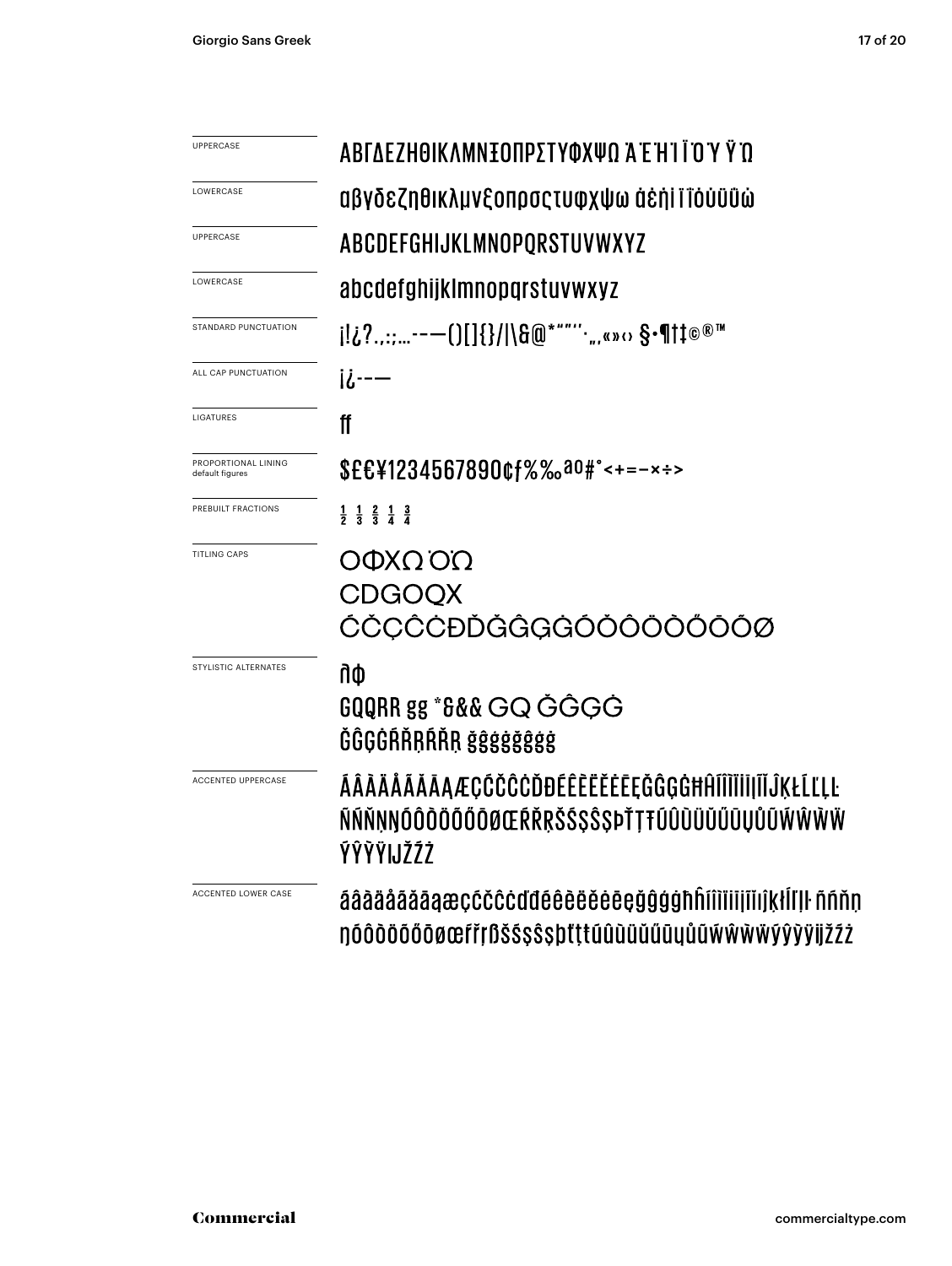| UPPERCASE                              | ΑΒΓΔΕΖΗΘΙΚΛΜΝΞΟΠΡΣΤΥΦΧΨΩ Ά Έ Ή Ι Ϊ Ό Ύ Ϋ́ Ό                                                                                 |
|----------------------------------------|-----------------------------------------------------------------------------------------------------------------------------|
| LOWERCASE                              | αβγδεζηθικλμνξοπρσςτυφχψω ἀέἡἱ ἴ ἴόὐϋΰώ                                                                                     |
| UPPERCASE                              | ABCDEFGHIJKLMNOPQRSTUVWXYZ                                                                                                  |
| LOWERCASE                              | abcdefghijklmnopqrstuvwxyz                                                                                                  |
| STANDARD PUNCTUATION                   | j!¿?::---()[]{}/ \&@*""''.,,«»‹› §•¶†‡©®™                                                                                   |
| ALL CAP PUNCTUATION                    | <u>ii---</u>                                                                                                                |
| LIGATURES                              | ff                                                                                                                          |
| PROPORTIONAL LINING<br>default figures | $$EE41234567890$ cf%%00#°<+=-x÷>                                                                                            |
| PREBUILT FRACTIONS                     | $\frac{1}{2}$ $\frac{1}{3}$ $\frac{2}{3}$ $\frac{1}{4}$ $\frac{3}{4}$                                                       |
| <b>TITLING CAPS</b>                    | ΟΦΧΩΌΩ<br><b>CDGOOX</b><br>ĆČCĈĊĐĎĞĜGĠÓŎÔÖŎŐŌÕØ                                                                             |
| STYLISTIC ALTERNATES                   | aiknaµn¢ áiïí<br>GKQQRR adffgghiklmnu *&&& ffff $\beta$ ßij GQ ĞĜGĠ<br>ĞĞĢĞĶŔŘRŔŔŖ<br>āáâãäāǎąďđǧĝġġǧĝġġĥħìíîikĺḷľŀłñññṇůűų |
| <b>ACCENTED UPPERCASE</b>              | ÁÂÀĂĂĂĂĂĄÆÇĆČĈĊĎĐÉÊĔĔĔĔĔĘĞĜĢĠĦĤĨĨĨĬĬĨĮĨĬĴĶŁĹĽĻĿ<br>ÑŃŇŅŊÓÔŎŎŐŐŎØŒŔŘŖŠŚŞŜŞÞŤŢŦŰÛÙŬŬŰŨŲŮŨŴŴŴŴ<br>ÝŶŶŸIJŽŹŻ                    |
| ACCENTED LOWER CASE                    | áâàäååãāaæçćčĉċďđéêèëěėeçğĝġġħĥíîìiiijĩijkłĺľ ŀ ññňn<br>ŊÓÔŎŎŐŎŎØŒſřŗßŠŚŞŜŞþťţŧűûùŭűűũyůũŴŴŴŸŷŷÿijŽŹŻ                       |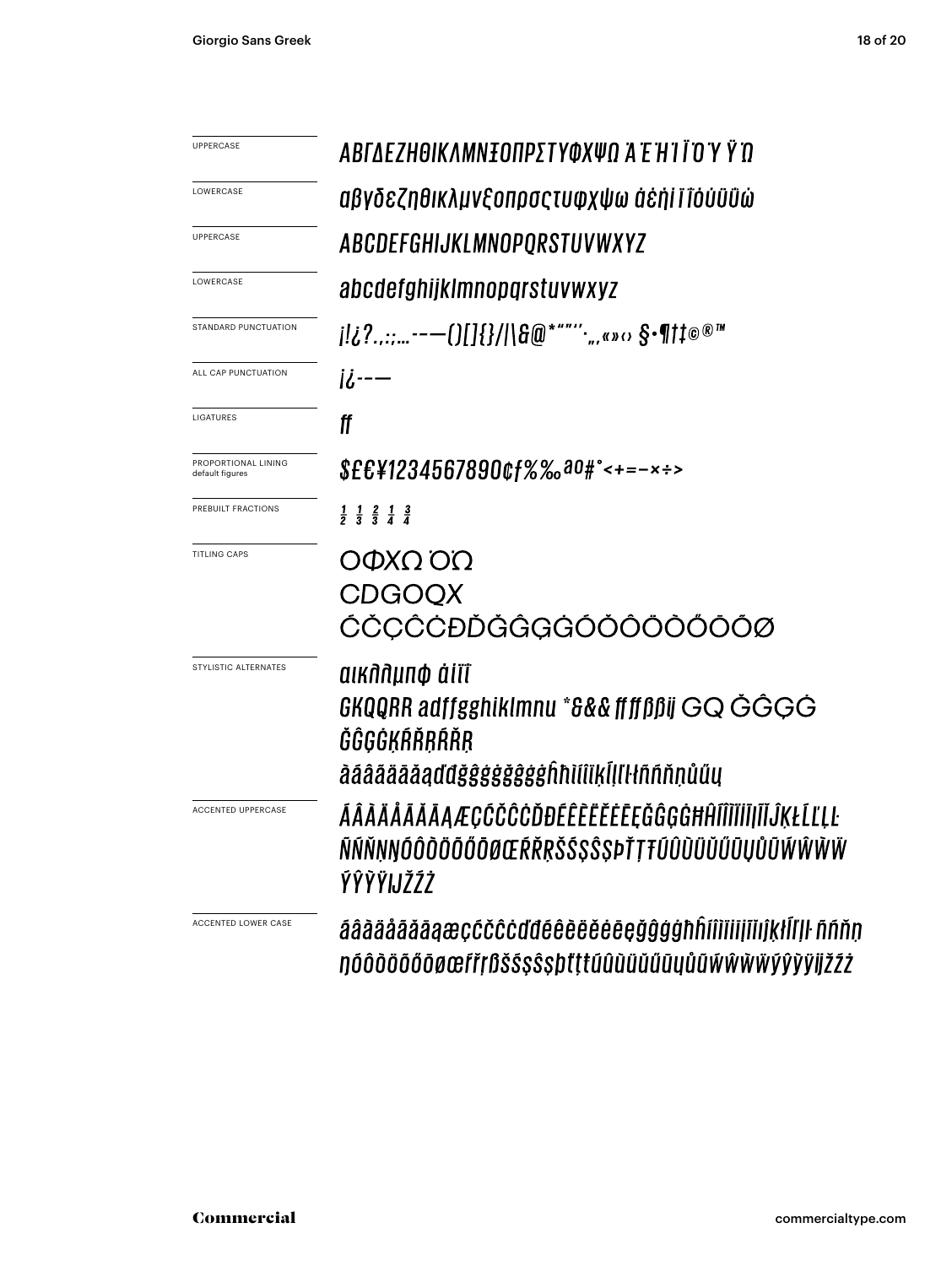**OPENTYPE FEATURES FAMILY WID** 

ALL CAPS opens up spacing, moves punctuation up

PROPORTIONAL LINING default figure

FRACTIONS prebuilt fractions only

LANGUAGE FEATURE Română (Romanian) s accent

**OPENTYPE FEATURES** ROMAN & ITALIC

TITLING ALTERNATES Ο Φ Χ Ω C D G O Q X

STYLISTIC SET 01 alternate G Q R g &

STYLISTIC SET 02 alternate Q R g &

STYLISTIC SET 03 alternate &

STYLISTIC SET 06

STYLISTIC SET 07

#### **OPENTYPE FEATURES** ITALIC ONLY

STYLISTIC SET 02 italic K k

STYLISTIC SET 04 alternate f ß

STYLISTIC SET 05 alternate α ι μ π alternate K R a d f h i k l m n u ß **DEACTIVATED**

New Fish & 'Chips' @ £2.15? NEW FISH & 'CHIPS' @ £2.15?

\$1,047 €969 £734 ¥12,436 21 1/2 9 1/3 5 2/3 3 1/4 4 3/4

MAŞINILOR arbuşti *înşiruire* MAŞINILOR arbuşti *înșiruire*

#### **DEACTIVATED**

ΣΧΟΛΗΣ ΚΑΙΦΩΤΙΣΤΙΚΑ ΣΧΟΛΗΣ ΚΑΙ ΦΩΤΙΣΤΙΚΑ Gambling Quests & Ramen Righted & BelayingQuickly Righted & Belaying Quickly Centimetres & Millimetres alternate φ Διαφορετικές *αποφάσεις* Διαφορετικές *αποφάσεις* alternate λ Στη λειτουργία της *σχολής* Στη λειτουργία της *σχολής*

#### **DEACTIVATED**

*QUICKBasket Knitters Ask Schriftgießerei Riffing Loft Ενδιάμεσααποτελέσματα Ενδιάμεσα αποτελέσματα*

**ACTIVATED**

**ACTIVATED**

**ACTIVATED**

 $21\frac{1}{2}$   $9\frac{1}{3}$   $5\frac{2}{3}$   $3\frac{1}{4}$   $4\frac{3}{4}$ \$1,047 €969 £734 ¥12,436

Centimetres & Millimetres Gambling Quests & Ramen

*Schriftgießerei Riffing Loft QUICK Basket Knitters Ask*